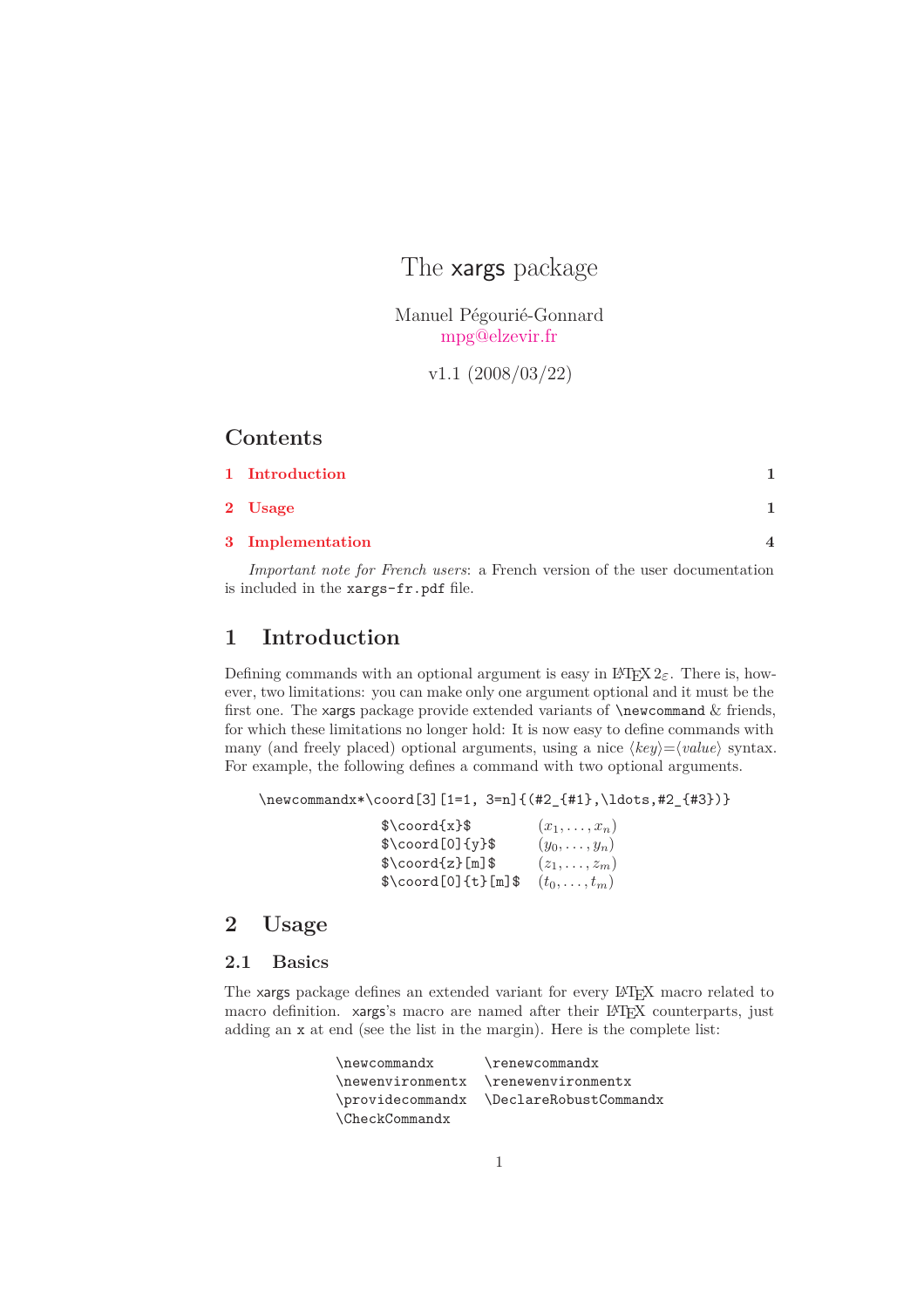If you are not familiar with all of them, you can either just keep using the commands you already know, or check Lamport's book or the L<sup>A</sup>TEX Companion (or any  $\text{LATEX } 2\varepsilon$  manual) to learn the others.

Since these commands all share the same syntax, I'll always use  $\neq \newcommand{\mbox}{\mbox{argmin}$ in the following, but remember it works the same for all seven commands. (Of course, command about environments take one more argument, for the end definition.) Here is \newcommandx's complete syntax.

#### \newcommandx*h∗i*{*hcommandi*}[*hnumberi*][*hlisti*]{*hdefinitioni*}

Everything here is the same as the usual **\newcommand** syntax, except  $\langle list \rangle$ . Let's recall this briefly. The optional  $∗$  make L<sup>AT</sup>EX define a "short" macro, that is a macro that won't accept a paragraph break  $(\n\parrow a$  ar or an empty line) inside its argument; if you don't put it, the macro will be long.  $\langle command \rangle$  is any control sequence, and can but need not be enclosed in braces, as you like. The *hnumberi* specifies how many arguments your macro will take (including optional ones): it should be a non-negative integer, and at most 9. The macro's  $\langle definition \rangle$  is a balanced text, where every # sign must be followed by a number, thus representing an argument, or by another  $\#$  sign. The two arguments  $\langle number \rangle$  and  $\langle list \rangle$  are optionals.

Now comes the new and funny part.  $\langle list \rangle$  is a coma-separated list of element  $\langle$ *digit* $\rangle$ = $\langle$ *value* $\rangle$ . Here,  $\langle$ *digit* $\rangle$  should be non-zero, and at most  $\langle$ *number* $\rangle$  (the total number of arguments). The  $\langle value \rangle$  is any balanced text, and can be empty. If so, the = sign becomes optional: You only need to write  $\langle digit \rangle$  if you want the  $\langle$ *digit* $\rangle$ <sup>th</sup> argument to be optional, with empty default value. Of course, every argument whose number is a  $\langle$ *digit* $\rangle$  in the  $\langle$ *list* $\rangle$  becomes optional, with  $\langle$ *value* $\rangle$ as its default value.

If you are not very familiar with some aspects of the syntax provided by the xkeyval package, you may be interested in the following remarks about the syntax of  $\langle list \rangle$ . Since  $\langle list \rangle$  is coma-separated, if you want to use a coma inside a  $\langle value \rangle$ , you need to enclose it (either the coma or the whole *hvaluei*) in braces. The same applies if you want to use a closing square bracket inside the  $\langle list \rangle$ . Don't worry about those unwanted braces, they will be removed later. Actually, xkeyval removes up to 3 braces set: If you really want braces around a value, you need to type something like 1={{{{\large stuff}}}}.

That's all for the basics: you are now ready to use xargs, and can stop reading this doc now if you want. If, however, you are wondering about what happens if you have many successive optional arguments, or care about doing global definitions, or even need to know precisely the limitations of xargs, go on with the next subsections.

### **2.2 The** usedefault **key**

So, what happens with many successive optional arguments? The default behaviour is that of LATEX's commands like **\makebox** or **\parbox**: you can't specify the third argument if you didn't specify the first two ones. For example, in my first example, please notice how I used the mandatory argument to separate the two optional ones.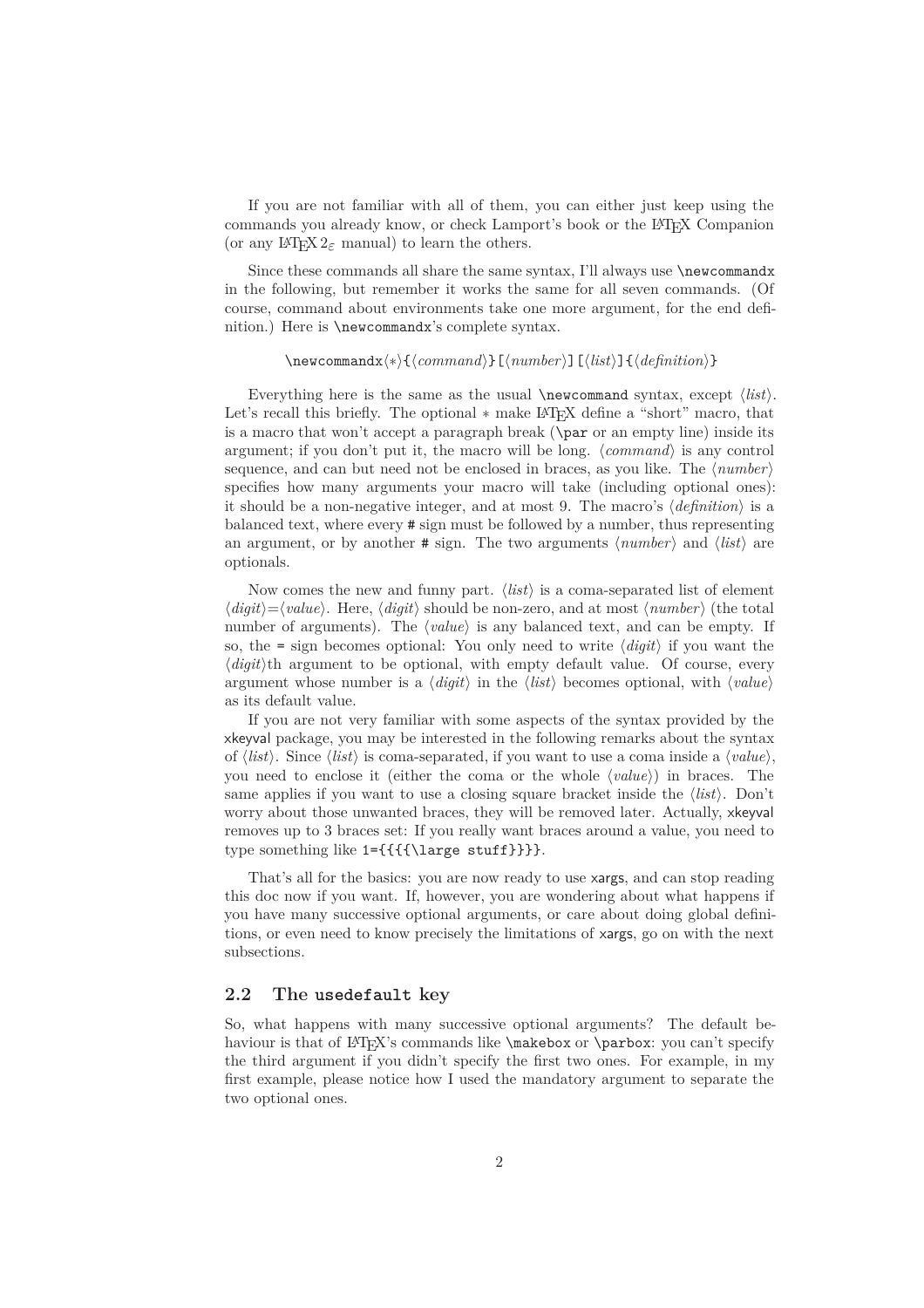However, maybe you don't like this and prefer choosing your argument's order as you want, according to their logical meaning. Ok. That's exactly what the usedefault key is for. Just include it in the  $\langle list \rangle$ , and you can now use  $[]$  to skip one optional argument (using its default value) and go to the next one.

\newcommandx\*\coord[3][2=1,3=n,usedefault]{(#2\_{#1},\ldots,#2\_{#3})}

| $\cos\frac{1}{x}$               | $(1_x, \ldots, 1_n)$ |
|---------------------------------|----------------------|
| $\text{Coord}\{y\}[0]\$         | $(0y,\ldots,0n)$     |
| $\text{Cord}\{z\}$ [] [m] \$    | $(1_z,\ldots,1_m)$   |
| $\{\cos\theta_{t}\}$ [0] [m] \$ | $(0_t,\ldots,0_m)$   |

Of course, on this simple example, this is merely a matter of taste, but sometimes the usedefault key can save you a lot of typing, since the optional value for an argument can be rather long, and you don't always have enough mandatory arguments to separate the optional ones.

This simple way of using usedefault has one problem: you can no more specify an empty value for an optional argument. Of course you need a special value of the argument to mean "please use the default value there", but it doesn't need to be always the empty string. Actually, you can say usedefaut= $\langle \text{flag} \rangle$  to choose this special value. The following example has no other purpose that illustrating this.

\newcommandx\*\test[2][1=A, 2=B, usedefault=@]{(#1,#2)}

 $\text{test}[b]$   $(b,B)$  $\text{test}[] [b] (b)$  $\text{test}[\text{\textdegreeled{0}}] [b] (A,b)$ 

### **2.3 Using a prefix**

Standard \newcommand allows you to define so-called "long" (i. e. the arguments may contain a \par token) or "short" (they may not) macros with the optional star. This is part of what TEX calls a "prefix" for the definition, namely the \long prefix. Other components of the prefix are \global, \outer, and  $\varepsilon$ -TFX's \protected. There is no way to use them with \newcommand, though \global can be specially interesting in order to avoid definitions made inside a group (e. g. an environment) "disappear" at the end of the group. (For details about the other possible components, see the T<sub>E</sub>Xbook and  $\varepsilon$ -T<sub>E</sub>X's manual.)

With xargs, you can use the addprefix key, *except* for the **\outer** prefix, which is not and will not be supported (and not used anywhere I know in  $\mathbb{F}(\mathbb{F}_p X \mathbb{2}_{\epsilon}, \text{either}).$ Please note that it *adds* a prefix to the current one, which by default is \long for the unstarred form, and empty for the starred form. You can also use this key many times: all prefixes will be merged together. For example, the following two instructions do the exactly the same thing.

```
\newcommandx*\foo[0][addprefix=\global, addprefix=\long,
  addprefix=\protected]{bar}
\newcommandx\foo[0][addprefix=\global\protected]{bar}
```
By the way, macros with at least one optional argument are already robust in  $\Delta E$ <sub>E</sub><sup>'s</sup> meaning of the word, so I don't know if the \protected prefix is very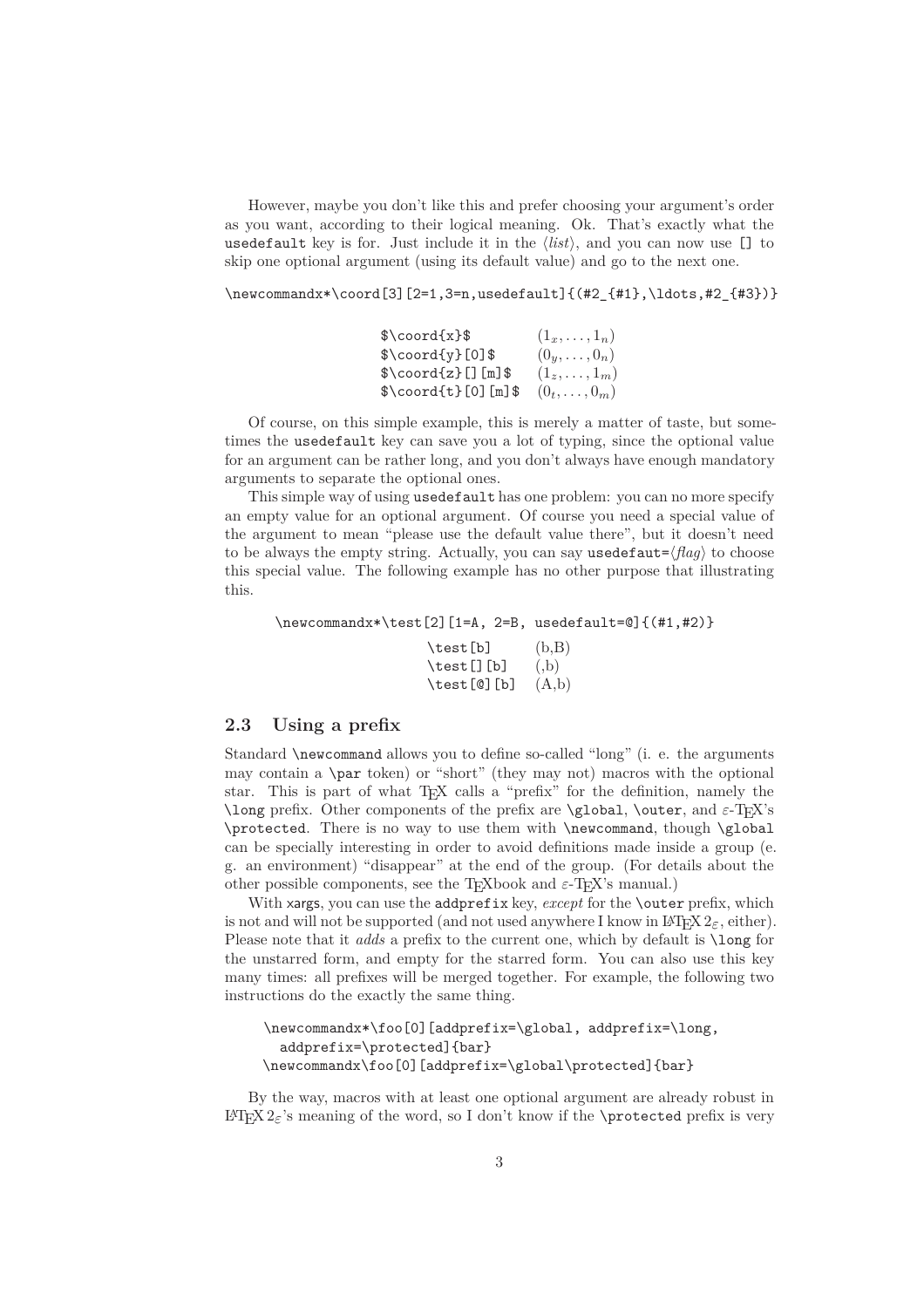interesting there. Maybe the ability to perform global definitions is the main use of the addprefix key.

### **2.4 Compatibility and known limitations**

Okay, let's see the bad things (the limitations) first. There is essentially one: you cannot use in the  $\langle list \rangle$  some elements, because x keyval won't handle them properly. Namely, hash signs (tokens with **\catcode 6)**, and **\par** tokens are forbidden, and any part of the list should look properly  $\ifmmode\big\vert\else\;\fi$  -balanced to T<sub>E</sub>X. Only the first limitation is shared by the standard \newcommand: it accepts no hash signs in a default value. Apart from this, you can use anything you want, everywhere you want, as far as I know.

Now the "good" features. I've tried hard to make macros defined with xargs as much similar as possible with those defined with standard L<sup>A</sup>TEX's commands. Actually, when \newcommandx is asked to perform a definition which \newcommand can do, the resulting macro will be defined exactly as the latter would have done. More precisely, the following code (and similar tests) issues no warning.

```
\newcommandx\foo[2][1=default]{def-foo}
\CheckCommand\foo[2][default]{def-foo}
\newcommand\baz{def-baz}
\CheckCommandx*\baz[0][addprefix=\long]{def-baz}
```
Moreover, there are only three points (to my knowledge) where xargs's commands differ from the kernel ones. The first one was already mentioned, it is due to using xkeyval for precessing the  $\langle list \rangle$ . The second and third points are meant to be good one. Second point is: There is a bug<sup>[1](#page-3-1)</sup> in the current implementation of \CheckCommand, that I obviously tried to avoid.

Last, I don't use kernel's (nor amsmath's) version of **\@ifnextchar**. Indeed, a problem arises when the last argument of a command is optional: we have to make a choice about what to do with spaces while scanning ahead for a left square bracket. I chose to scan over them, and the put them back in the text in there were no optional argument. I'm no more sure it is the right thing to do, and I'll probably make an option to let the user decide in a future version.

## <span id="page-3-0"></span>**3 Implementation**

First, I'd like to recall the way  $\text{LATEX } 2\varepsilon$  handles optional arguments. For example, a command \foo defined with \newcommand\*\foo[2][bar]{baz} is implemented as the pair:

```
\foo=macro:->\@protected@testopt\foo\\foo{bar}
\\foo=macro:[#1]#2->baz
```
There is one "external" macro \foo, which is merely an argument grabber or a parser, and an internal macro \\foo, which is the "real" one. In xargs this is quite the same, except that the external macro is a bit more sophisticated. This idea of the external macro being a parser, giving the arguments to the internal one in a

<span id="page-3-1"></span><sup>1</sup> <http://www.latex-project.org/cgi-bin/ltxbugs2html?pr=latex/3971>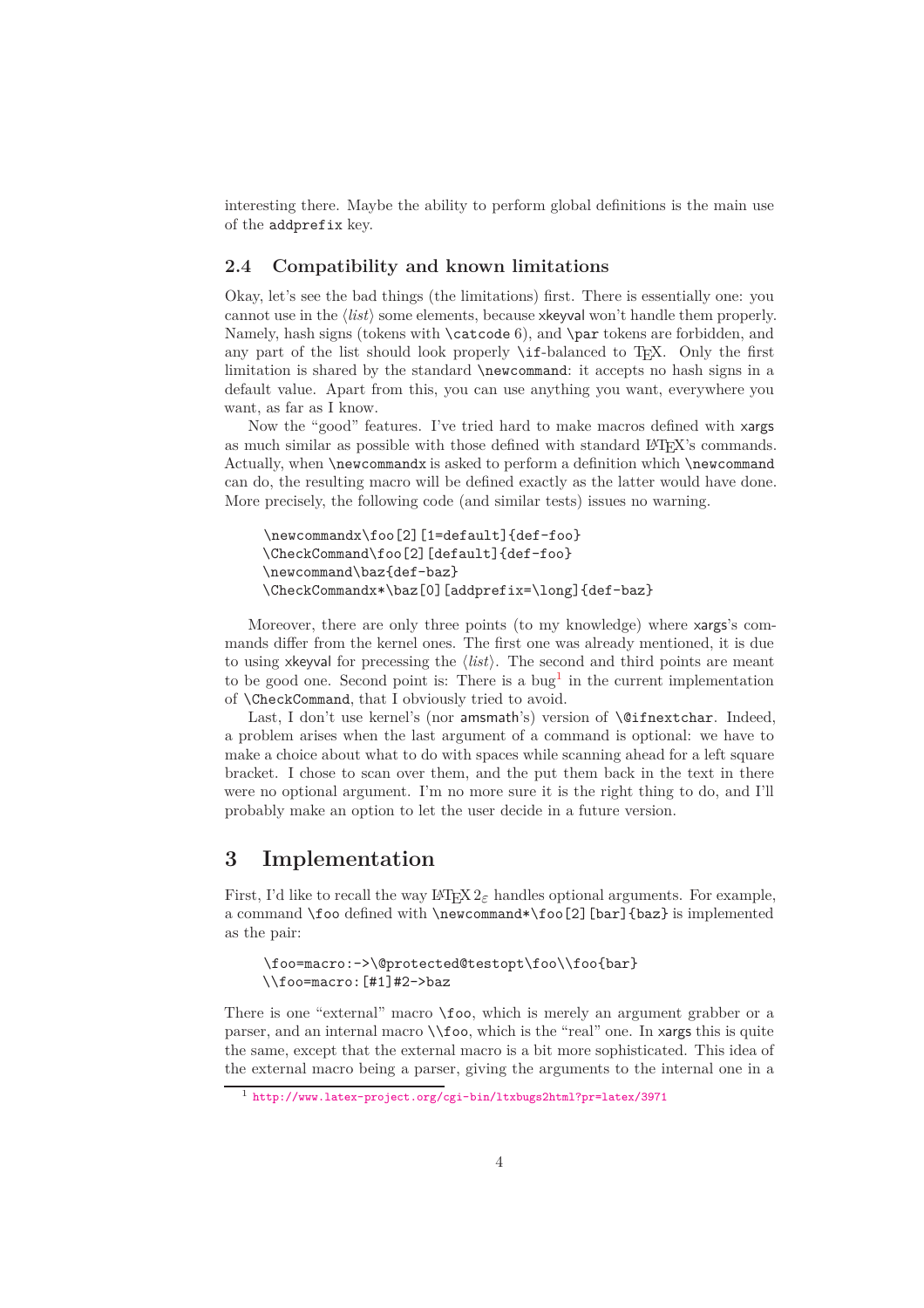standard form, reflects in the name of L<sup>A</sup>TEX3's experimental package for extended argument syntax: xparse.

Here the approach is a bit different. Of course, the idea is still to build a parser for the specified syntax, but since \newcommandx user syntax is based on xkeyval, we also have to care about keys and there default values, and to put the whole thing in the correct order before we build up the parser. We also seek for compatibility with existing  $\angle^{\text{H}}\text{FX}2_{\epsilon}$  commands, which adds a few tests. The organisation is as follows.

- [3.1 Parser](#page-4-0)
- [3.2 Keys](#page-6-0)
- [3.3 Definition](#page-9-0)
- [3.4 User macros](#page-10-0)

Before we really begin, just a few preliminaries. First, load the xkeyval package for it's nice key=value syntax.

#### 1 \RequirePackage{xkeyval}

\xargs@max \xargs@temp \xargs@toksa \xargs@toksb Then allocate a few registers and make sure the name of our private scratch macro is free for use. Note that for certain uses, we really need a \toks register because the string used can possibly contain # characters. Sometimes I also use a \toks register instead of a macro just for ease of use (writing less \expandafters).

```
2 \@ifdefinable\xargs@max{\newcount\xargs@max}
```

```
3 \@ifdefinable\xargs@temp\relax
```

```
4 \@ifdefinable\xargs@toksa{\newtoks\xargs@toksa}
```

```
5 \@ifdefinable\xargs@toksb{\newtoks\xargs@toksb}
```
### <span id="page-4-0"></span>**3.1 Parser**

Let's begin with a simple, concrete example. Recall that we defined a command \vect with \newcommandx\vect[3]{1=0,3=n}{(#2\_{#1},\ldots,#2\_{#3}} and have a look at its implementation.

```
\vect=macro:->\@protected@testopt@xargs\vect\\vect
  {\xargs@test@opt{0},\xargs@put@arg,\xargs@test@opt{n},}
\\vect=macro:[#1]#2[#3]->(#2_{#1},\ldots ,#2_{#3})
```
As you can see, the parser is stored as a coma-separated list of "actions". Here the only actions are to grab a mandatory argument or to check for the presence of of an optional one. In this case, special care is taken about spaces. Actually, there can be one more action, associated with the usedefaut user key: \xargs@setdefflag, which specifies the flag that says "use the default value".

The parsing is done by a loop that read and executes each action from the originating list, and concurrently builds an argument list such as  $[0]$  {x}[m] to be passed to \\vect for example. All of this happens inside a group.

\@protected@testop@xargs This first macro closely resembles kernel's \@protected@testopt (similarity in their names is intentional, see \CheckCommandx). It just checks the protection context and call the real argument grabbing macro.

- 6 \newcommand\*\@protected@testopt@xargs[1]{%
- 7 \ifx\protect\@typeset@protect
- 8 \expandafter\xargs@read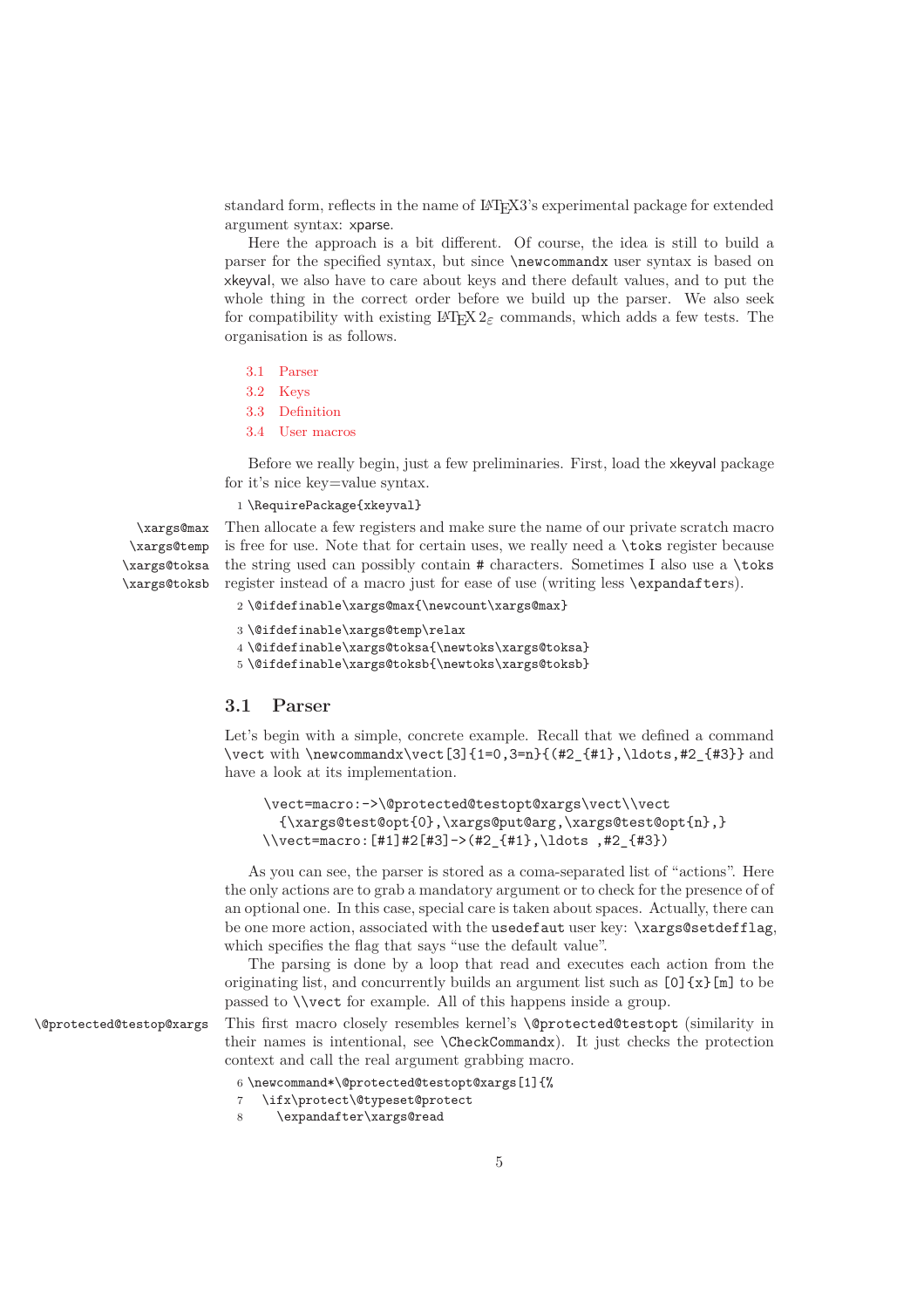```
9 \text{ kg}10 \@x@protect#1%
                     11 \quad \text{If}\xargs@read Initiate the loop. \xargs@toksa will become the call to the internal macro with
                    all arguments, \xargs@toksb contains the actions list for arguments grabbing.
                     12 \newcommand*\xargs@read[2]{%
                     13 \begingroup
                     14 \xargs@toksa{#1}%
                     15 \xargs@toksb{#2}%
                     16 \xargs@continue}
  \xargs@continue
  \xargs@pick@next
                   Each iteration of the loop consist of two steps: pick the next action (and remove
                    it from the list), and execute it. When there is no more action in the list, it means
                    the arguments grabbing stage is over, and it's time to execute the internal macro
                    by expanding the contents of \xargs@toksa.
                     17 \newcommand\xargs@continue{%
                     18 \expandafter\xargs@pick@next\the\xargs@toksb,\@nil
                     19 \xargs@temp}
                     20 \@ifdefinable\xargs@pick@next{%
                     21 \def\xargs@pick@next#1,#2\@nil{%
                     22 \def\xargs@temp{#1}%
                     23 \xargs@toksb{#2}%
                     24 \ifx\xargs@temp\empty
                     25 \def\xargs@temp{\expandafter\endgroup\the\xargs@toksa}%
                     26 \fi}}
\xargs@set@defflag Let's begin with the most simple action.
                     27 \newcommand*\xargs@set@defflag[1]{%
                     28 \def\xargs@default@flag{#1}}
    \xargs@put@arg
   \xargs@test@opt
    \xargs@put@opt
                   Now have a look at the argument grabbing macros. The first one, \xargs@put@arg,
                    just reads an undelimited argument in the input stack and add it to the arguments
                    list. \xargs@testopt checks if the next non-space token is a square bracket to
                    decide if it have to read an argument from the input or use the default value, and
                    takes care to enclose it in square brackets.
                     29 \newcommand\xargs@put@arg[1]{%
                     30 \xargs@toksa\expandafter{\the\xargs@toksa{#1}}%
                     31 \xargs@continue}
                     32 \newcommand*\xargs@test@opt[1]{%
                     33 \xargs@ifnextchar[%]
                     34 {\xargs@grab@opt{#1}}%
                     35 {\xargs@put@opt{#1}}}
                     36 \newcommand\xargs@put@opt[1]{%
                     37 \xargs@toksa\expandafter{\the\xargs@toksa[{#1}]}%
                     38 \xargs@continue}
                     39 \@ifdefinable\xargs@grab@opt{%
                     40 \long\def\xargs@grab@opt#1[#2]{%
                     41 \toks@{#2}\edef\xargs@temp{\the\toks@}%
                     42 \ifx\xargs@temp\xargs@default@flag
                     43 \expandafter\@firstoftwo
                     44 \else
                     45 \expandafter\@secondoftwo
```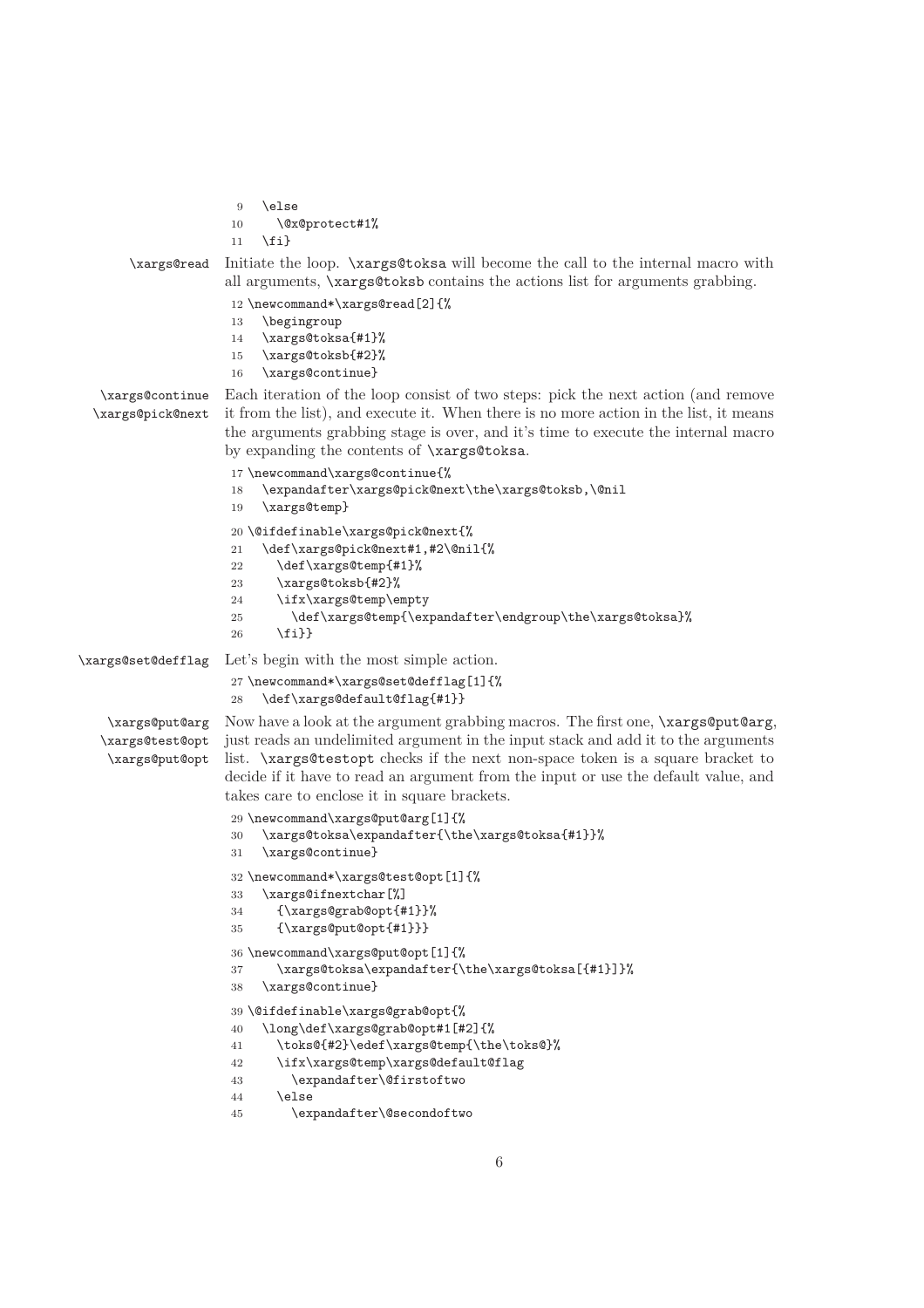```
46 \fi{%
47 \xargs@put@opt{#1}%
48 }{%
49 \xargs@put@opt{#2}}}}
```

```
\xargs@ifnextchar
     \xargs@ifnch
    \xargs@xifnch
```
Here comes a modified version of **\@ifnextchar**, that works like kernel's one, except that it remembers how many spaces it gobbles and puts them back in case the next non-space character isn't a match. Not sure whether this is the better way to do, may change in future versions.

```
50 \newcommand\xargs@ifnextchar[3]{%
51 \let\xargs@temp\empty
52 \let\reserved@d=#1%
53 \def\reserved@a{#2}%
54 \def\reserved@b{#3}%
55 \futurelet\@let@token\xargs@ifnch}
56 \newcommand\xargs@ifnch{%
57 \ifx\@let@token\@sptoken
58 \edef\xargs@temp{\xargs@temp\space}%
59 \let\reserved@c\xargs@xifnch
60 \else
61 \ifx\@let@token\reserved@d
62 \let\reserved@c\reserved@a
63 \qquad \text{leless}64 \def\reserved@c{\expandafter\reserved@b\xargs@temp}%
65 \fi
66 \setminusfi
67 \reserved@c}
68 \@ifdefinable\xargs@xifnch{%
69 \expandafter\def\expandafter\xargs@xifnch\space{%
70 \futurelet\@let@token\xargs@ifnch}}
```
### <span id="page-6-0"></span>**3.2 Keys**

Okay, we are done with the parsing related macros. Now define stuff for the definition of macros. In this part we use xkeyval. Let's start with the particular keys for options addprefix and default. Like all xargs key, we use the prefix xargs and the familly key. The addprefix key can be used many times : each value is appended at the end of the current prefix. Actually, we also construct a "short" prefix (without any \long), for the external macro. We define them globally, since key processing will happen inside a group, and the definition outside.

```
71 \@ifdefinable\xargs@key@addprefix{%
72 \define@key[xargs]{key}{addprefix}[]{%
73 \global\expandafter\def\expandafter\xargs@prefix\expandafter{%
74 \xargs@prefix#1}%
75 \xargs@makeshort#1\long\@nil}}
```
The **\long** tokens are removed from the prefix in a fast and easy way, assuming the input is a correct prefix. (It will crash e.g. if the input contains an undefined CS or braces, but this will make all crash later anyway. By the way, we also assume the prefix contains no macro parameter token. . . )

```
76 \@ifdefinable\xargs@makeshort{%
```

```
77 \def\xargs@makeshort#1\long#2{%
```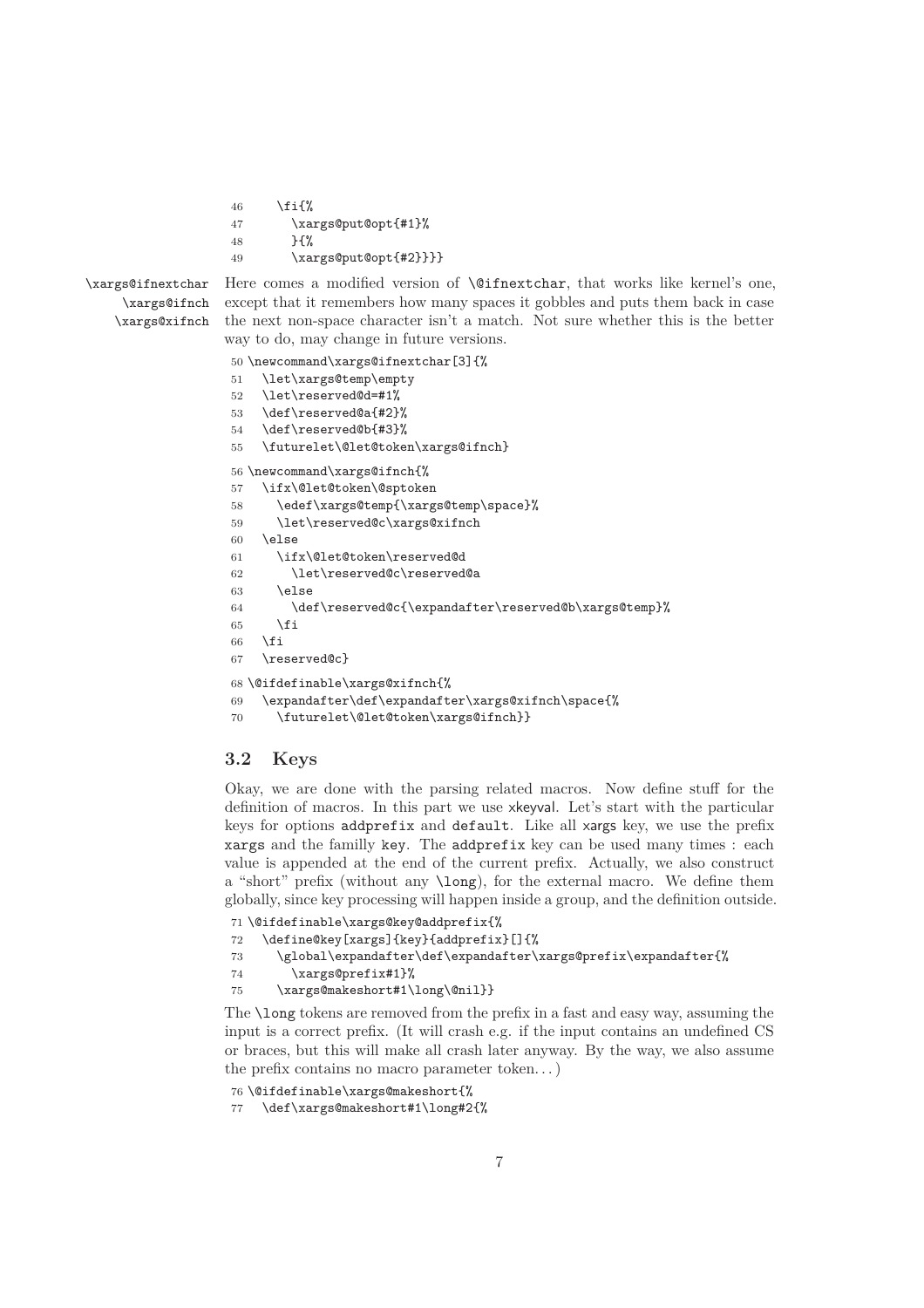78 \expandafter\gdef\expandafter\xargs@shortpref\expandafter{%

```
79 \xargs@shortpref#1}%
```
80 \ifx#2\@nil \else

```
81 \expandafter\xargs@makeshort\expandafter#2%
```

```
82 \quad \{f_i\}
```
The initial prefixes will be fixed by \newcommandx and its friends when they check the star: empty in the stared version, \long otherwise. For this, they use xargs's variant or \@star@or@long:

```
83 \newcommand\xargs@star@or@long[1]{%
84 \global\let\xargs@shortpref\@empty
85 \@ifstar{\gdef\xargs@prefix{}#1}{\gdef\xargs@prefix{\long}#1}}
```
Now, another particular key is the usedefault key. When used, it just sets \xargs@default@flag and the corresponding boolean. Later on, this will be used to possibly introduce a \xargs@set@default action at the beginning of the actions list.

```
86 \define@key[xargs]{key}{usedefault}[]{%
87 \xargs@toksa{#1}\edef\xargs@default@flag{\the\xargs@toksa}}
```
Let's continue with the more important keys. We have to collect through xkeyval at most 9 actions numbered 1 to  $xargs@max$  (the total number of arguments), each of them being \xargs@test@opt or \xargs@put@arg. Latter, we will use them to build up the parser.

108 \MessageBreak is higher than the total number (\the\xargs@max)

8

```
\@namenewc
\xargs@action@1
\xargs@action@2
\xargs@action@3
\xargs@action@4
\xargs@action@5
\xargs@action@6
\xargs@action@7
\xargs@action@8
\xargs@action@9
                 So our first task is to define container macros for the at most nine actions which
                 represent arguments parsing, with default value \xargs@put@arg since every ar-
                 gument is mandatory unless specified.
                  88 \providecommand\@namenewc[1]{%
                 89 \expandafter\newcommand\csname #1\endcsname}
                 90 \@namenewc{xargs@action@1}{\xargs@put@arg}
                  91 \@namenewc{xargs@action@2}{\xargs@put@arg}
                  92 \@namenewc{xargs@action@3}{\xargs@put@arg}
                  93 \@namenewc{xargs@action@4}{\xargs@put@arg}
                  94 \@namenewc{xargs@action@5}{\xargs@put@arg}
                  95 \@namenewc{xargs@action@6}{\xargs@put@arg}
                  96 \@namenewc{xargs@action@7}{\xargs@put@arg}
                  97 \@namenewc{xargs@action@8}{\xargs@put@arg}
                  98 \@namenewc{xargs@action@9}{\xargs@put@arg}
 \xargs@def@key The next macro will define the keys. Its first argument is the key's number. The
                 second argument will be discussed later.
                 99 \newcommand*\xargs@def@key[2]{%
                 100 \expandafter\@ifdefinable\csname xargs@key@#1\endcsname{%
                 101 \define@key[xargs]{key}{#1}[]{%
                 The first thing do to, before setting any action, is to check whether this key can
                 be used for this command, and complain if not.
                 102 \ifnum\xargs@max<#1
                 103 \PackageError{xargs}{%
                 104 Illegal argument label in\MessageBreak
                 105 optional arguments description%
                 106 }{%
                 107 You are trying to make optional an argument whose label (#1)
```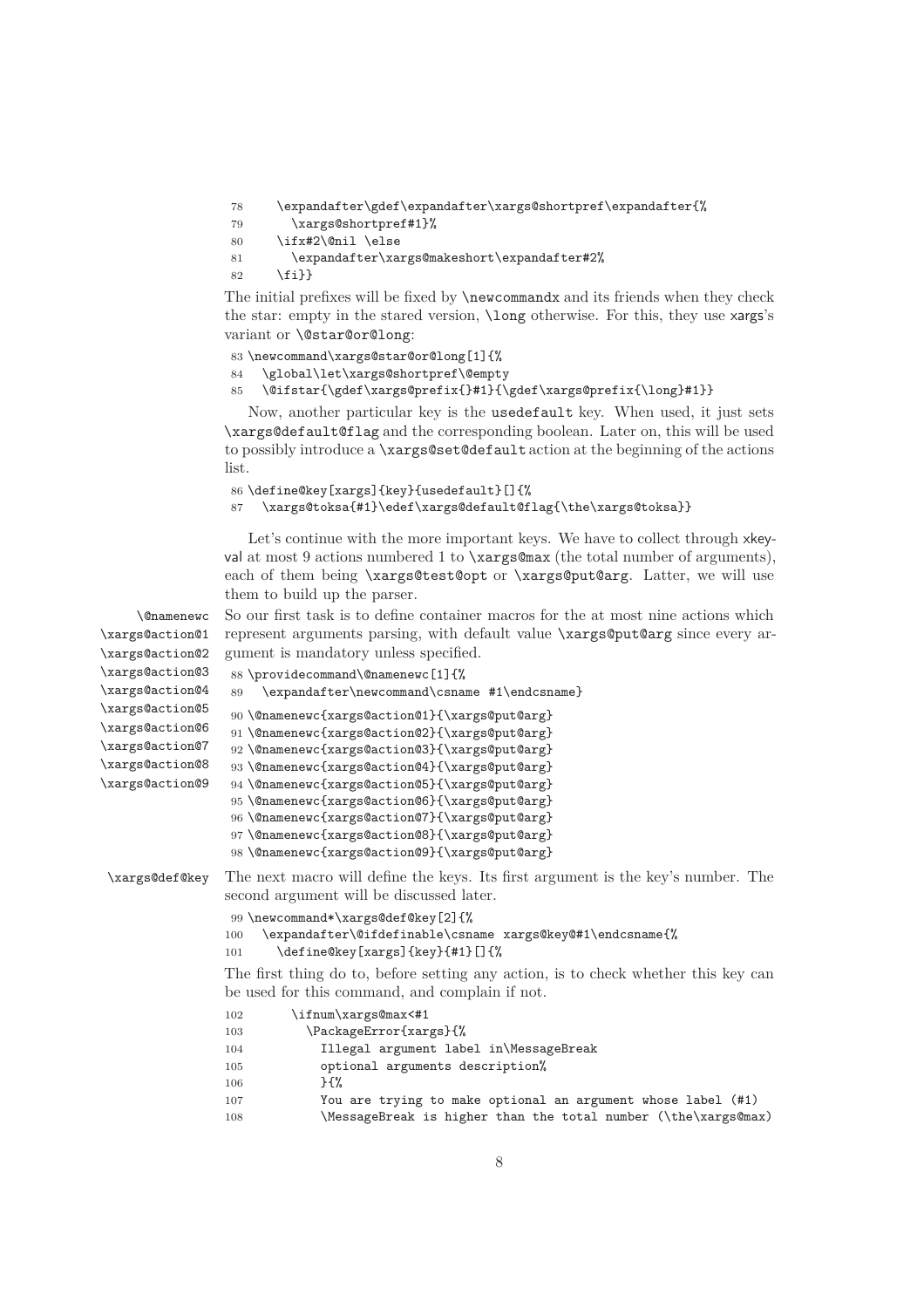```
109 of parameters. \MessageBreak This can't be done and your
110 demand will be ignored.}%
111 \lambdaelse
```
If the key number is correct, it may be that the user is trying to use it twice for the same command. Since it's probably a mistake, issue a warning in such case.

```
112 \expandafter\expandafter\expandafter
113 \ifx\csname xargs@action@#1\endcsname\xargs@put@arg \else
114 \PackageWarning{xargs}{%
115 Argument #1 was allready given a default value.\MessageBreak
116 Previous value will be overriden.\MessageBreak}%
117 \fi
```
If everything looks okay, define the action to be \xargs@test@opt with the given value, and execute the (for now) mysterious second argument.

```
118 \@namedef{xargs@action@#1}{\xargs@test@opt{##1}}%
119 #2%
```
120 \fi}}}

```
\ifxargs@firstopt@
\ifxargs@otheropt@
      \xargs@key@1
      \xargs@key@2
      \xargs@key@3
      \xargs@key@4
      \xargs@key@5
      \xargs@key@6
      \xargs@key@7
      \xargs@key@8
      \xargs@key@9
                     The second argument is used to set the value for some \if which will keep track
                     of the existence of an optional argument other than the first one, and the of the
                     possibly optional nature of the first. Such information will be useful when we will
                     have to decide if we use the LAT<sub>E</sub>X 2\varepsilon standard way or xargs custom one to define
                     the macro.
                     121 \newif\ifxargs@firstopt@
                     122 \newif\ifxargs@otheropt@
                     Now actually define the keys.
                     123 \xargs@def@key1\xargs@firstopt@true
                     124 \xargs@def@key2\xargs@otheropt@true \xargs@def@key3\xargs@otheropt@true
                     125 \xargs@def@key4\xargs@otheropt@true \xargs@def@key5\xargs@otheropt@true
                     126 \xargs@def@key6\xargs@otheropt@true \xargs@def@key7\xargs@otheropt@true
                     127 \xargs@def@key8\xargs@otheropt@true \xargs@def@key9\xargs@otheropt@true
    \xargs@setkeys
 \xargs@check@keys
                     We set the keys with the starred version of \setminus setkeys, so we can check if there
                     were some strange keys we cannot handle, and issue a meaningful warning if there
```

```
are some.
128 \newcommand\xargs@setkeys[1]{%
129 \setkeys*[xargs]{key}{#1}%
130 \xargs@check@keys}
131 \newcommand\xargs@check@keys{%
132 \ifx\XKV@rm\empty \else
133 \xargs@toksa\expandafter{\XKV@rm}%
134 \PackageError{xargs}{%
135 Illegal key or argument label in\MessageBreak
136 optional arguments description%
137 }{%
138 You can only use non-zero digits as argument labels.\MessageBreak
139 Other allowed keys are usedefault and addprefix.\MessageBreak
140 You wrote: "\the\xargs@toksa".\MessageBreak
141 I can't understand this and I'm going to ignore it.}%
142 \quad \text{If}
```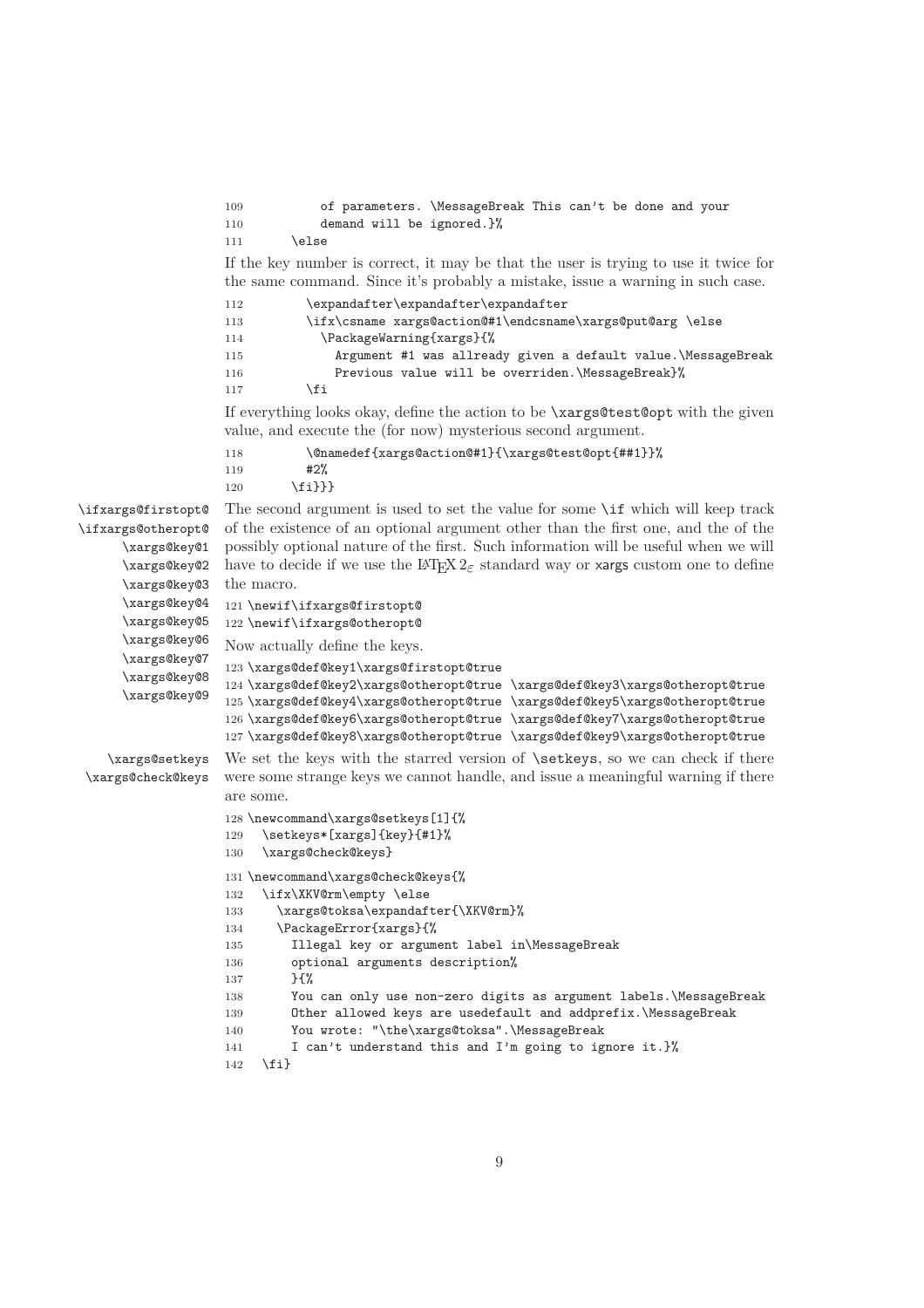#### <span id="page-9-0"></span>**3.3 Definition**

\xargs@add@args Now our goal is to build two lists from our up to nine argument grabbers, the special action \xargs@setdefflag and not forgetting the prefix. The first list is the coma-separated list of actions already discussed. The second is the parameter text for use in the definition on the internal macro, for example  $[#1]$ #2 $[#3]$ . The next macro takes the content of a **\xargs@action@X** macro for argument and adds the corresponding items to this lists. It checks if the first token of its parameter is \xargs@testopt in order to know if the #n has to be enclosed in square brackets.

143 \newcommand\xargs@add@args[1]{%

```
144 \xargs@toksa\expandafter{\the\xargs@toksa #1,}%
```
- 145 \expandafter
- 146 \ifx\@car#1\@nil\xargs@put@arg

```
147 \xargs@toksb\expandafter\expandafter\expandafter{%
148 \the\expandafter\xargs@toksb\expandafter##\the\count@}%
149 \else
150 \xargs@toksb\expandafter\expandafter\expandafter{%
151 \the\expandafter\xargs@toksb\expandafter
152 [\expandafter##\the\count@]}%
```
 $153$  \fi}

\xargs@process@keys Here comes the main input processing macro, which prepares the information needed to define the final macro, and expands it to the defining macro.

```
154 \@ifdefinable\xargs@process@keys{%
155 \long\def\xargs@process@keys#1[#2]{%
```
Some initialisations. We work inside a group so that the default values for the \xargs@action@X macros and the \xargs@XXXopt@ be automatically restored for the next time.

```
156 \begingroup
157 \xargs@setkeys{#2}%
158 \xargs@toksa{}\xargs@toksb{}%
Let's begin with the usedefault part.
159 \@ifundefined{xargs@default@flag}{}{%
160 \xargs@toksa\expandafter{%
161 \expandafter\xargs@set@defflag\expandafter{%
162 \xargs@default@flag}}}
Then the main loop actually builds up the two lists in the correct order.
```

| 163 | \count@\z@                                          |
|-----|-----------------------------------------------------|
| 164 | \@whilenum\xargs@max>\count@ \do{%                  |
| 165 | \advance\count@\@ne                                 |
| 166 | \expandafter\expandafter\expandafter\xargs@add@args |
| 167 | \expandafter\expandafter\expandafter{%              |
| 168 | \csname xargs@action@\the\count@\endcsname}}%       |
|     |                                                     |

Then we need to address a special case: if only the first argument is optional, we use LAT<sub>EX</sub>  $2 \epsilon$ 's standard \newcommand construct, and we dont need an actions list like the one just build, but only the default value for the first argument. In this case, we extract this value from \xargs@action@1 by expanding it two times with a modified \xargs@testopt (and one more expansion step for the \csname gives 3, hence the  $2^3 - 1 = 7$  \expandafters).

```
169 \ifxargs@otheropt@ \else
170 \ifxargs@firstopt@
```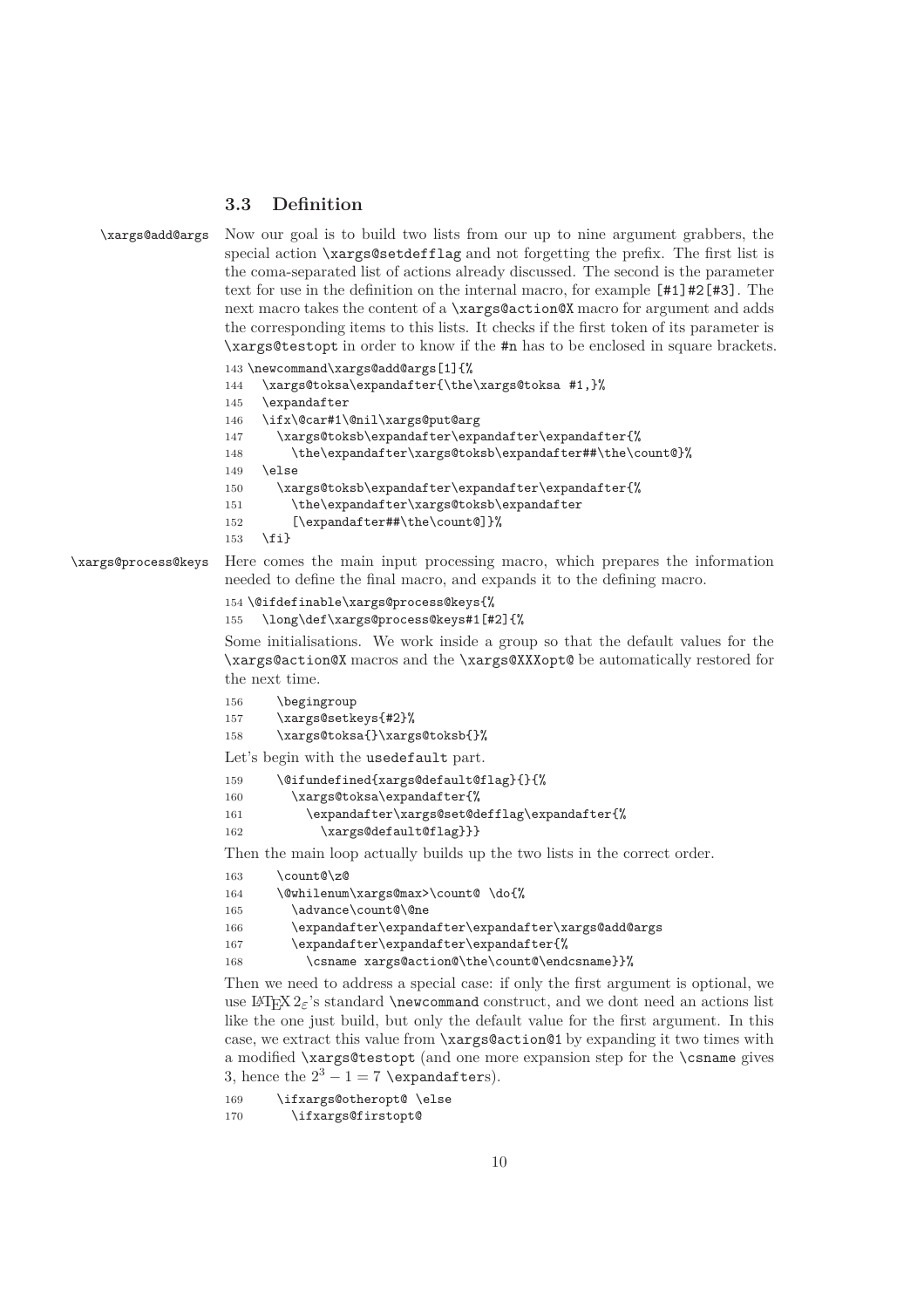| 171 | \let\xargs@test@opt\@firstofone                    |
|-----|----------------------------------------------------|
| 172 | \xargs@toksa\expandafter\expandafter\expandafter   |
| 173 | \expandafter\expandafter\expandafter\expandafter{% |
| 174 | \csname xargs@action@1\endcsname}%                 |
| 175 | \fi                                                |
| 176 | \fi                                                |

Finally expand the stuff to the next macro and, while we're at it, choose the next macro : depending of the existence and place of an optional argument, use  $\text{Lipx's}$ or xargs's way. In the LAT<sub>EX</sub> case, however, we don't use **\@argdef** or **\xargdef** since we want to be able to use a prefix (and we have more work done allready, too).

| 177 | \edef\xargs@temp{%                                |
|-----|---------------------------------------------------|
| 178 | \ifxargs@otheropt@ \noexpand\xargs@xargsdef \else |
| 179 | \ifxargs@firstopt@ \noexpand\xargs@xargdef \else  |
| 180 | \noexpand\xargs@argdef                            |
| 181 | \fi\fi                                            |
| 182 | \noexpand#1%                                      |
| 183 | \expandafter\noexpand\csname\string#1\endcsname   |
| 184 | {\the\xargs@toksa}{\the\xargs@toksb}}%            |

Now we can close the group and forget all about key values, etc. Time to conclude and actually define the macro. (The only thing not passed as an argument is the prefix, which is globally set.) We also take care to execute \xargs@drc@hook just outside the group.

185 \expandafter\endgroup 186 \expandafter\xargs@drc@hook 187 \xargs@temp}}

\xargs@argdef \xargs@xargdef \xargs@xargsdef The first two next macros are modified versions of kernel's **\@argdef** and \@xargdef, that do the same work, but use the prefix we built, and also are simpler since they get the internal name as an argument. The last one is the only new macro.

```
188 \newcommand\xargs@argdef[5]{%
189 \@ifdefinable#1{%
190 \xargs@prefix\def#1#4{#5}}}
191 \newcommand\xargs@xargdef[5]{%
192 \@ifdefinable#1{%
193 \xargs@shortpref\def#1{\@protected@testopt#1#2{#3}}%
194 \xargs@prefix\def#2#4{#5}}}
195 \newcommand\xargs@xargsdef[5]{%
196 \@ifdefinable#1{%
197 \xargs@shortpref\def#1{\@protected@testopt@xargs#1#2{#3}}%
198 \xargs@prefix\def#2#4{#5}}}
```
### <span id="page-10-0"></span>**3.4 User macros**

\newcommandx \xargs@newc All the internal macros are ready. It's time to define the user commands, beginning with **\newcommandx**. Like its standard version, it just checks the star and call the next macro wich grabs the number of arguments.

199 \newcommand\newcommandx{%

```
200 \xargs@star@or@long\xargs@newc}
```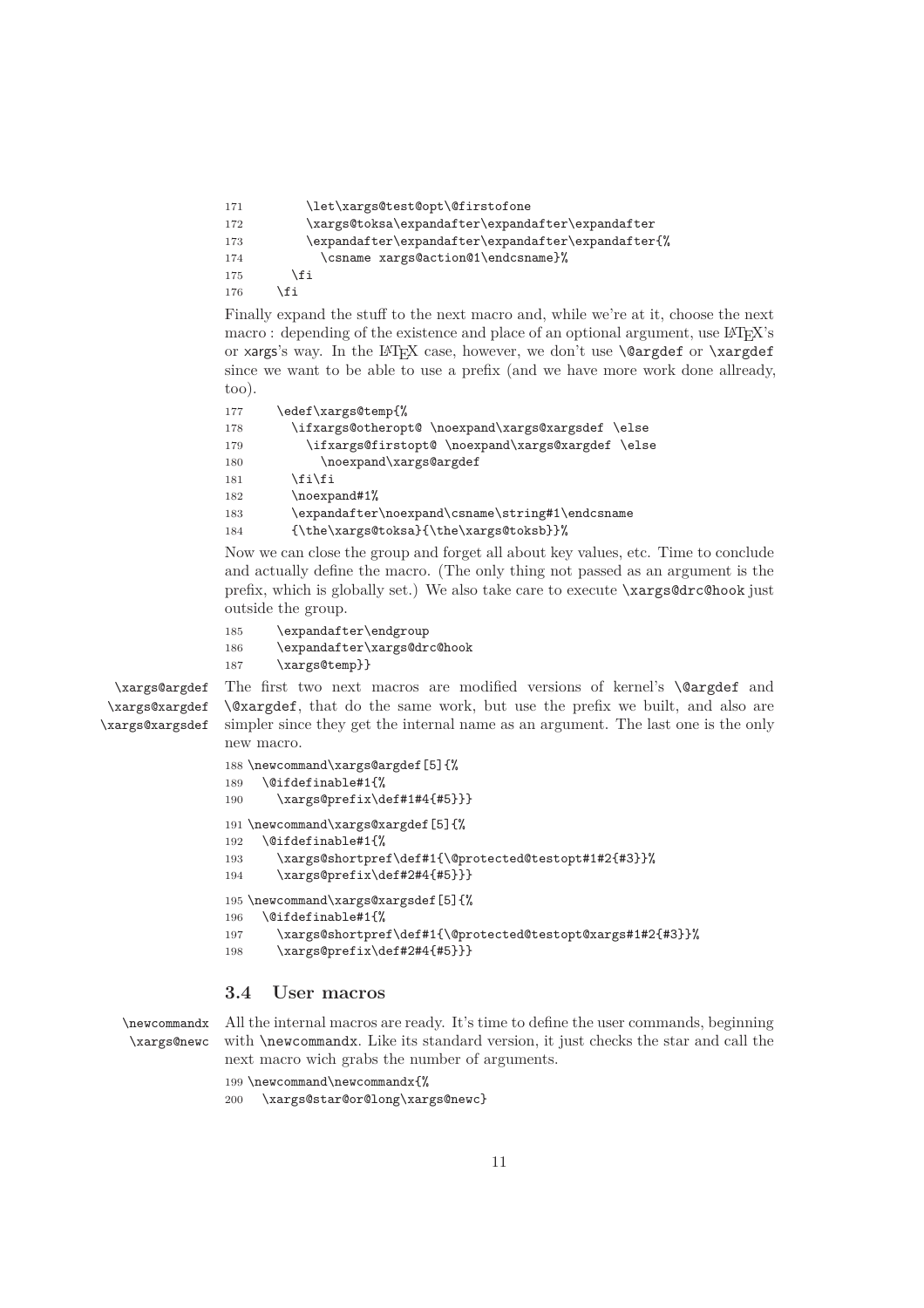```
201 \newcommand*\xargs@newc[1]{%
                  202 \@testopt{\xargs@set@max{#1}}{0}}
  \xargs@set@max Set the value of \xargs@max. If no optional arguments description follows, simply
                  call \argdef because all the complicated stuff is useless here.
                  203 \@ifdefinable\xargs@set@max{%
                  204 \def\xargs@set@max#1[#2]{%
                  205 \kernel@ifnextchar[%]
                  206 {\xargs@max=#2 \xargs@check@max{#1}}%
                  207 {\@argdef#1[#2]}}}
\xargs@check@max To avoid possible problems later, check right now that \xargs@max value is valid.
                  If not, warn the user and treat this value as zero. Then begin the key processing.
                  208 \newcommand\xargs@check@max{%
                  209 \ifcase\xargs@max \or\or\or\or\or\or\or\or\or\else
                  210 \PackageError{xargs}{Illegal number, treated as zero}{The total
                  211 number of arguments must be in the 0..9 range.\MessageBreak
                  212 Since your value is illegal, i'm going to use 0 instead.}
                  213 \xargs@max0
                  214 \fi
                  215 \xargs@process@keys}
                     The other macros (\renewcommandx etc.) closely resemble their kernel homo-
                  logues, since they are mostly wrappers around some call to \xargs@newc. There is
                  however two exceptions: \CheckCommand and \DeclareRobustCommandx. Indeed,
                  the current implementation of \CheckCommand in the kernel suffers from two bugs
                  (see PR/3971) which I'm trying to avoid. For \DeclareRobustCommandx, the
```
problem is to handle the prefix correctly: for that we use a hook, in order to delay the external macro's definition until we get the prefix right. So, let's see those two commands first.

\CheckCommandx We begin as usual detecting the possible star. \newcommand\CheckCommandx{% \xargs@star@or@long\xargs@CheckC} \@onlypreamble\CheckCommandx \xargs@CheckC \xargs@check@a \xargs@check@b First, we don't use the #2# trick from the kernel, since it can fail if there are braces in the default values. Instead, we follow the argument grabing method used for \new@environment, ie calling \kernel@ifnextchar explicitly.

```
219 \newcommand\xargs@CheckC[1]{%
220 \@testopt{\xargs@check@a#1}0}
221 \@onlypreamble\xargs@CheckC
222 \@ifdefinable\xargs@check@a{%
223 \def\xargs@check@a#1[#2]{%
224 \kernel@ifnextchar[%]
225 {\xargs@check@b#1[#2]}%
226 {\xargs@check@c#1{[#2]}}}}
227 \@onlypreamble\xargs@check@a
228 \@ifdefinable\xargs@check@b{%
229 \def\xargs@check@b#1[#2][#3]{%
230 \xargs@check@c{#1}{[#2][{#3}]}}}
231 \@onlypreamble\xargs@check@b
```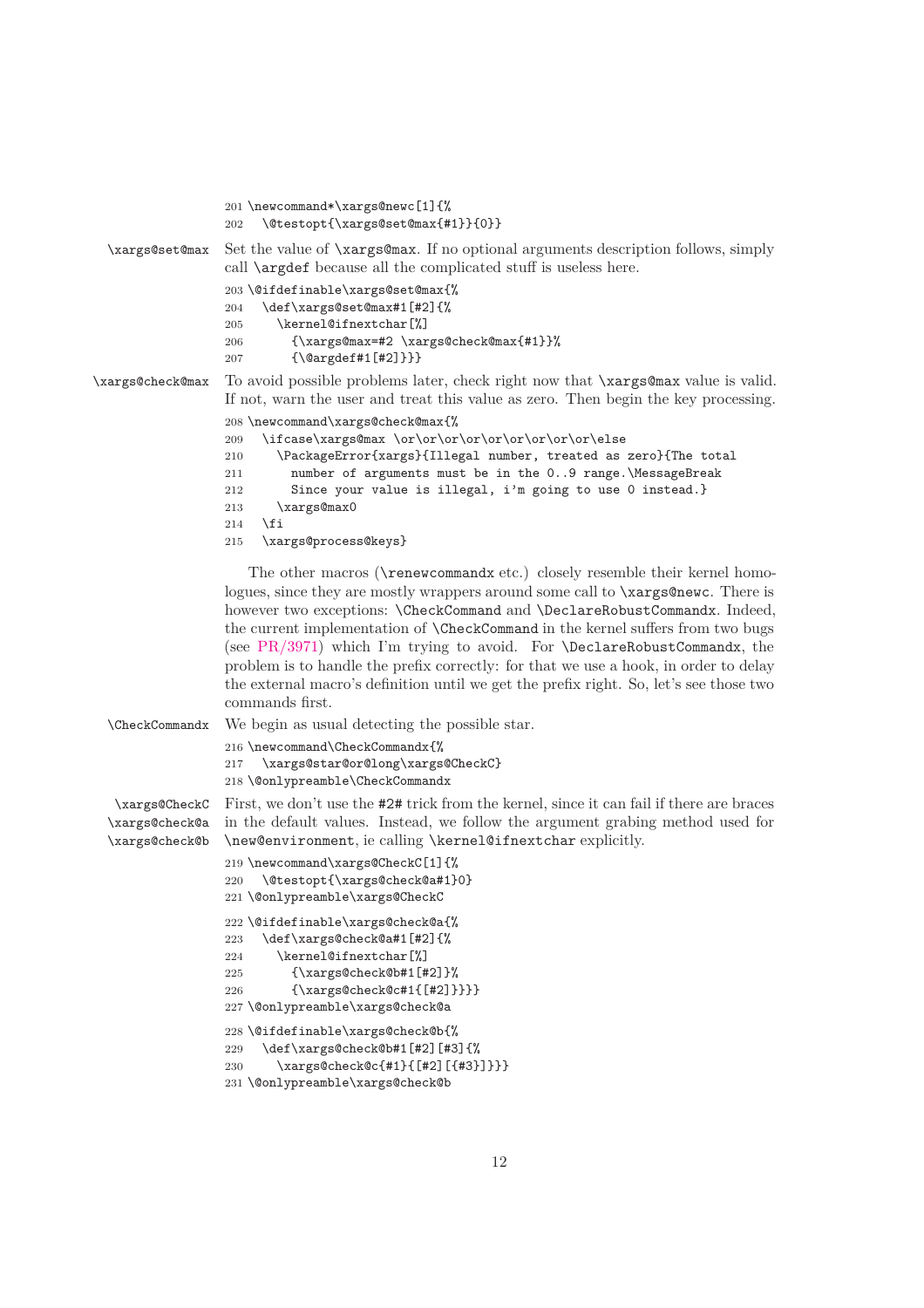```
\xargs@CheckC Here comes the major difference with the kernel version. If \\reserved@a is de-
                fined, we not only check that it is equal to \iota (assuming \iota foo is the macro being
                tested), we also check that \foo makes something sensible, with \xargs@check@d.
```

```
232 \newcommand\xargs@check@c[3]{%
233 \xargs@toksa{#1}%
234 \expandafter\let\csname\string\reserved@a\endcsname\relax
235 \xargs@renewc\reserved@a#2{#3}%
236 \@ifundefined{\string\reserved@a}{%
237 \ifx#1\reserved@a \else
238 \xargs@check@complain
239 \overrightarrow{f_1}240 }{%
241 \expandafter
242 \ifx\csname\string#1\expandafter\endcsname
243 \csname\string\reserved@a\endcsname
244 \xargs@check@d
245 \else
246 \xargs@check@complain
247 \fi}}
248 \@onlypreamble\xargs@check@c
```
So, what do we want \foo to do? If \\foo is defined, \foo should begin with one of the followings:

```
\@protected@testopt \foo \\foo
\@protected@testopt@xargs \foo \\foo
```
Since I'm to lazy to really check this, the \xargs@check@d macro only checks if the \meaning of \foo begins with \@protected@test@opt (without a space after it). It does this using a macro with delimited argument. Here are preliminaries to this definition: We need to have this string in \catcode 12 tokens.

```
249 \def\xargs@temp{\@protected@testopt}
250 \expandafter\xargs@toksa\expandafter{\meaning\xargs@temp}
251 \def\xargs@temp#1 {\def\xargs@temp{#1}}
252 \expandafter\xargs@temp\the\xargs@toksa
```
\xargs@check@d \xargs@check@e Now, \xargs@check@c just pass the \meaning of the command \foo being checked to the allready mentionned macro with delimited arguments, which will check if its first argument is empty (ie, if \foo's \meaning starts with what we want) and complain otherwise.

```
253 \expandafter\newcommand\expandafter\xargs@check@d\expandafter{%
```

```
254 \expandafter\expandafter\expandafter\xargs@check@e
```

```
255 \expandafter\meaning\expandafter\reserved@a\xargs@temp\@nil}
256 \@onlypreamble\xargs@check@d
```

```
257 \@ifdefinable\xargs@check@e{%
```

```
258 \expandafter\def\expandafter\xargs@check@e
```

```
259 \expandafter#\expandafter1\xargs@temp#2\@nil{%
```

```
260 \ifx\empty#1\empty \else
```

```
261 \xargs@check@complain
```

```
262 \{f_i\}
```
263 \@onlypreamble\xargs@check@e

```
\xargs@check@complain The complaining macro uses the name saved by \xargs@check@c in \xargs@toksa
                       in order to complain about the correct macro.
```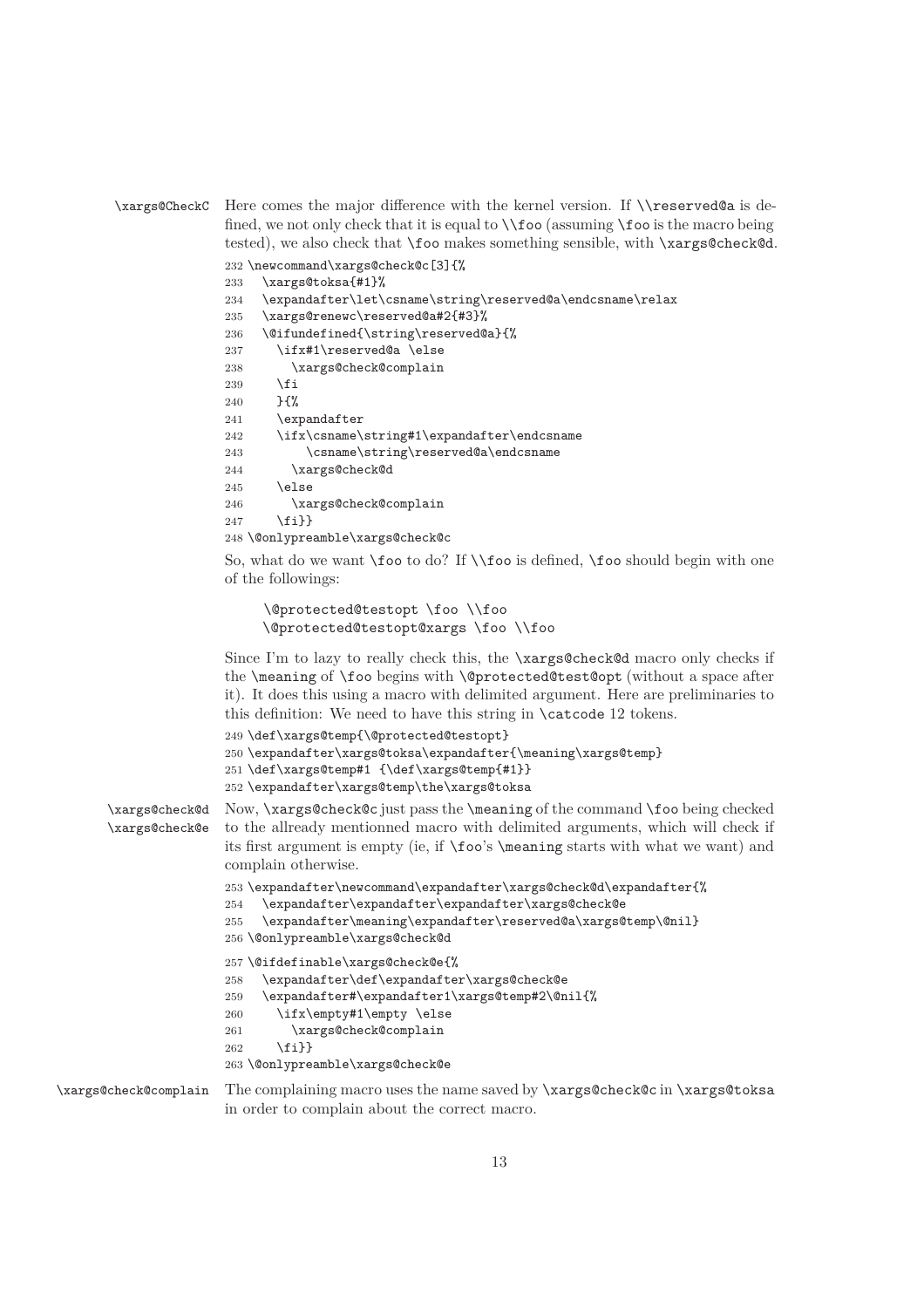```
264 \newcommand\xargs@check@complain{%
                       265 \PackageWarningNoLine{xargs}{Command \the\xargs@toksa has changed.
                       266 \MessageBreak Check if current package is valid}}
                       267 \@onlypreamble\xargs@check@complain
\DeclareRobustCommandx
           \xargs@DRC
                       The xargs version of \DeclareRobustCommand, and related internal macros.
                       268 \newcommand\DeclareRobustCommandx{%
                       269 \xargs@star@or@long\xargs@DRC}
                       270 \newcommand*\xargs@DRC[1]{%
                       271 \ifx#1\@undefined\else\ifx#1\relax\else
                       272 \PackageInfo{xargs}{Redefining \string#1}%
                       273 \{f_i\}_i274 \edef\reserved@a{\string#1}%
                        275 \def\reserved@b{#1}%
                        276 \edef\reserved@b{\expandafter\strip@prefix\meaning\reserved@b}%
                       Here is the difference from kernel's code: instead of doing the definition of the
                        user macro now, we just set the hook to do it latter, when the correct prefix will
                       be set, then disable itself for next time.
                       277 \edef\xargs@drc@hook{%
                       278 \noexpand\xargs@shortpref\def\noexpand#1{%
                       279 \ifx\reserved@a\reserved@b
                        280 \noexpand\x@protect
                        281 \noexpand#1%
                       282 \fi
                       283 \noexpand\protect
                       284 \expandafter\noexpand\csname
                        285 \expandafter\@gobble\string#1 \endcsname}%
                        286 \expandafter\let\noexpand\xargs@drc@hook\relax}%
                        287 \let\@ifdefinable\@rc@ifdefinable
                        288 \expandafter\xargs@newc\csname
                        289 \expandafter\@gobble\string#1 \endcsname}
                       And finally set a default empty hook.
                        290 \let\xargs@drc@hook\relax
                           From now on, there is absolutely nothing to comment, since the next macros are
                       mainly wrappers around \xargs@newc, just as kernel's ones are wrappers around
                        \new@command. So the code below is only copy/paste with search&replace from
                        the kernel code.
```

```
\renewcommandx
\xargs@renewc
               The xargs version of \renewcommand, and it's related internal macro.
               291 \newcommand\renewcommandx{%
               292 \xargs@star@or@long\xargs@renewc}
               293 \newcommand*\xargs@renewc[1]{%
               294 \begingroup\escapechar\m@ne
               295 \xdef\@gtempa{{\string#1}}%
               296 \endgroup
               297 \expandafter\@ifundefined\@gtempa{%
               298 \PackageError{xargs}{\noexpand#1undefined}{%
               299 Try typing \space <return> \space to proceed.\MessageBreak
               300 If that doesn't work, type \space X <return> \space to quit.}}%
               301 \text{relax}302 \let\@ifdefinable\@rc@ifdefinable
               303 \xargs@newc#1}
```